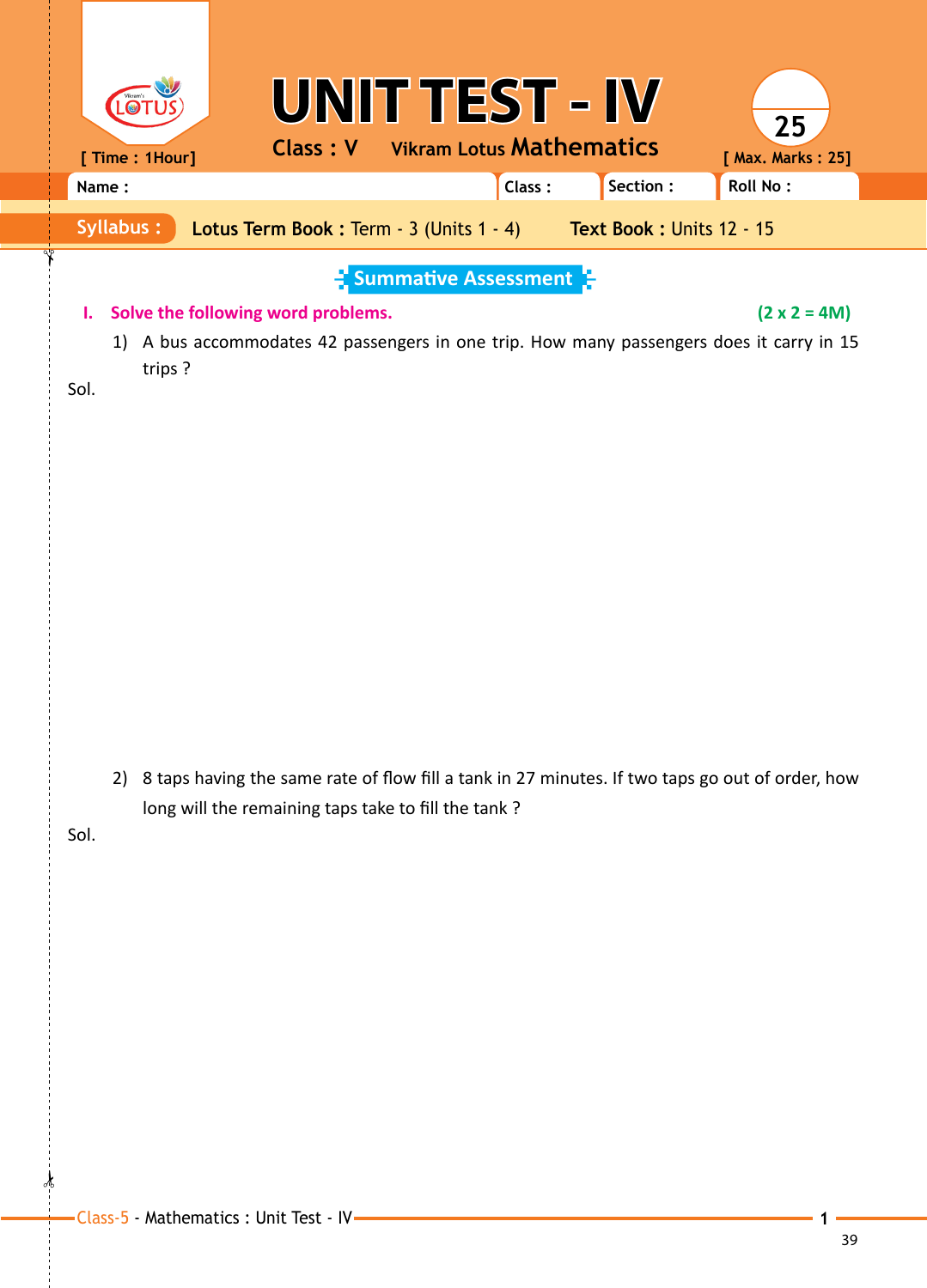# **II. Write True or False for the given statements. (5 x 1 = 5M)**

| 1) | A parallelogram is never a square.            |  |
|----|-----------------------------------------------|--|
|    | A square is always a rectangle.               |  |
| 3) | A trapezium is a parallelogram.               |  |
| 4) | A parallelogram has four right angles.        |  |
| 5) | The sum of angles of a quadrilateral is 360°. |  |

#### **Formative Assessment** ð

### **I.** Complete the table given below, to calculate speed.  $(3 \times 1 = 3M)$

| Sl. No. | <b>Distance</b> | <b>Time</b> | <b>Speed</b> |
|---------|-----------------|-------------|--------------|
| 1.      | 400 km          | 4 hrs.      |              |
| 2.      | 70 m            | 70 sec.     |              |
| 3.      | 15 km           | 3 hrs.      |              |

# **II.** Name all the angles that have 'V' s a vertex.  $(2 \times 1 = 2M)$



M

V  $\overline{\mathsf{k}}$ 4 3

L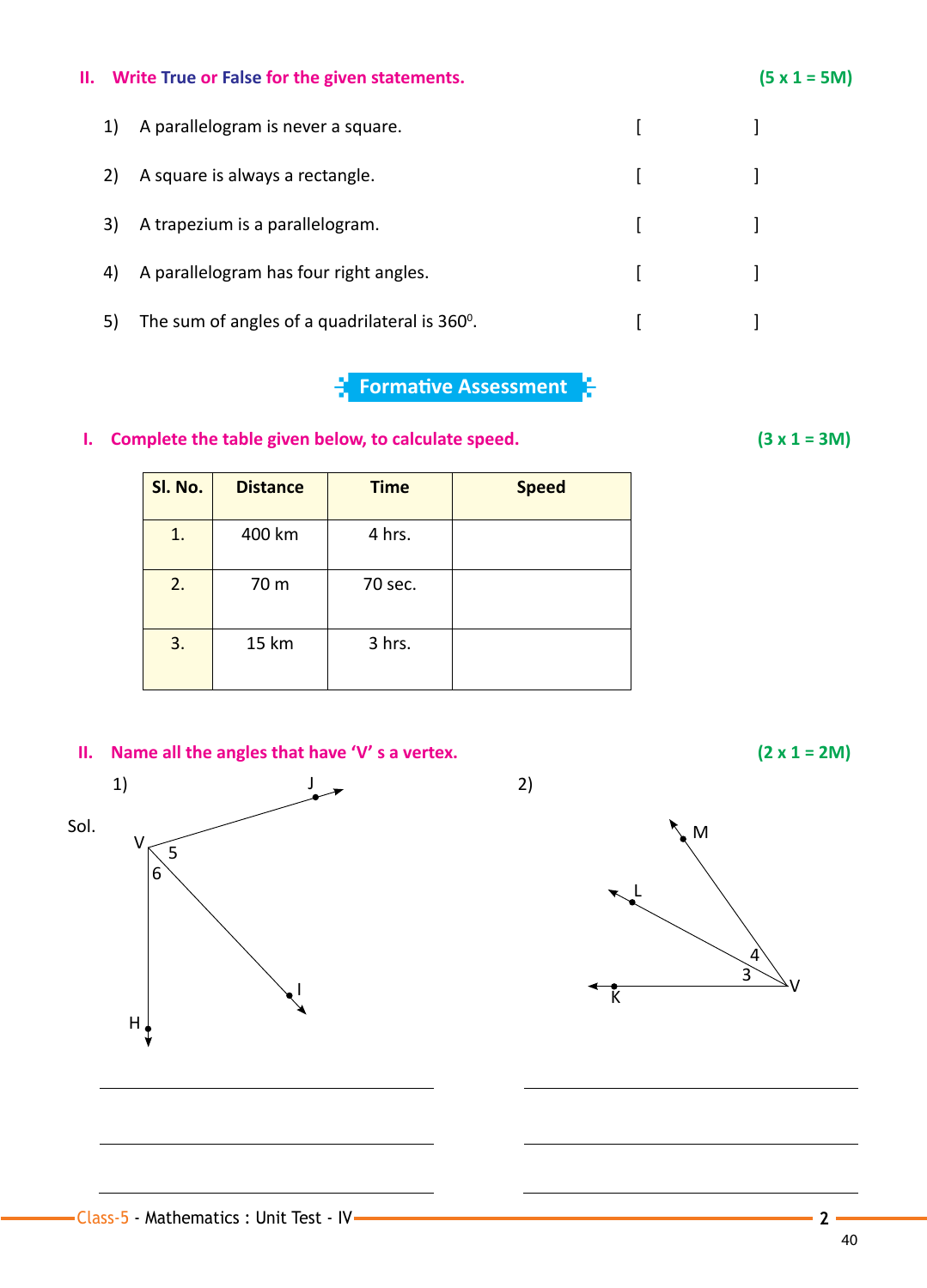**III. Calculate the area of the following rectangles using the formula. Remember to use the right unit for the area.**  $(3 \times 1 = 3M)$ 

1) *l* = 5 mm, b = 3 mm

 $\int_{0}^{1}$ 

2)  $l = 12$  inches,  $b = 5$  inches

3) *l* = 25 km, b = 20km







Sol :

 $\ast$ 

41